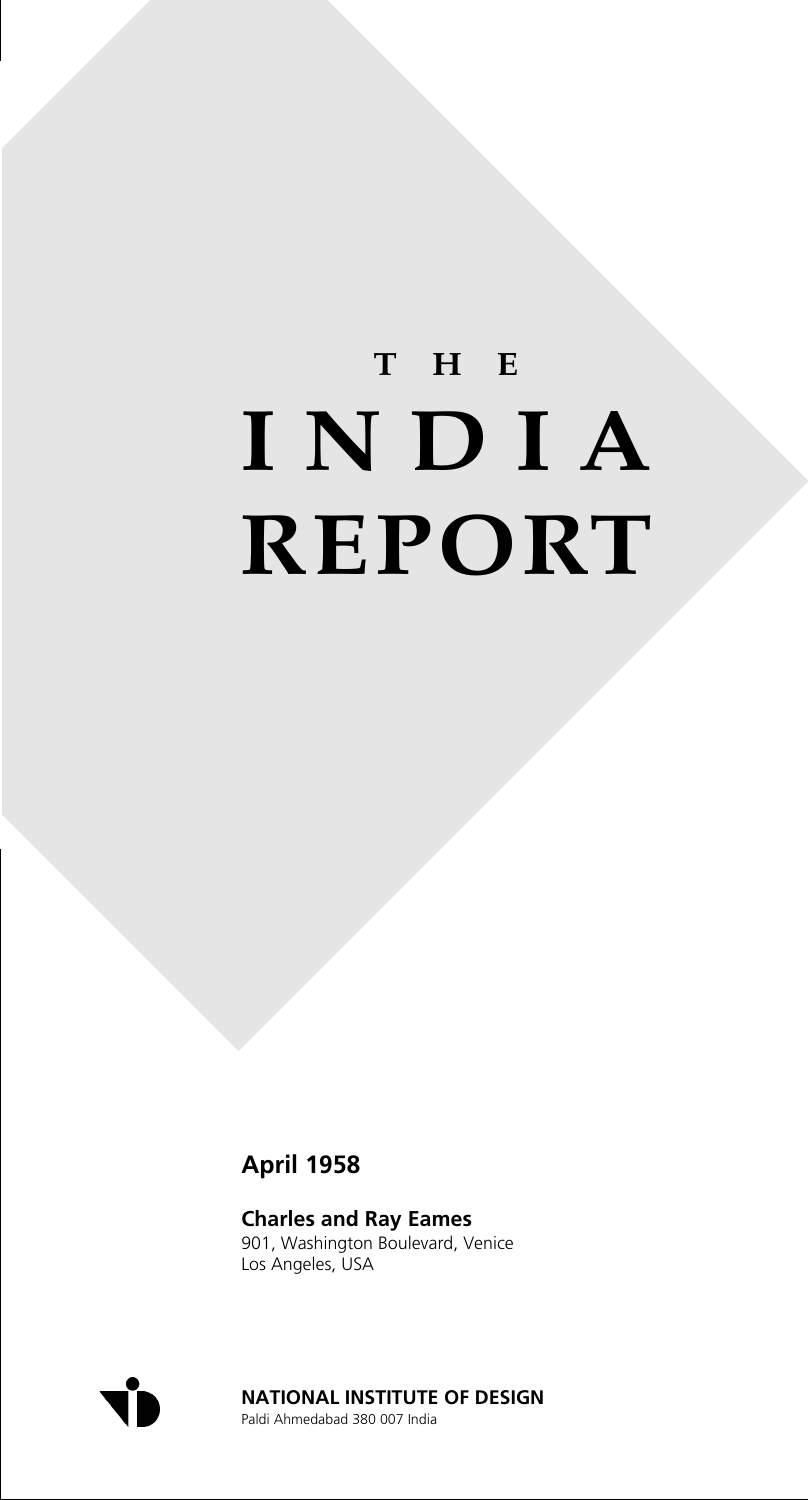# **T H E INDIA REPORT**

**April 1958**



Charles and Ray Eames 901, Washington Boulevard, Venice, Los Angeles, USA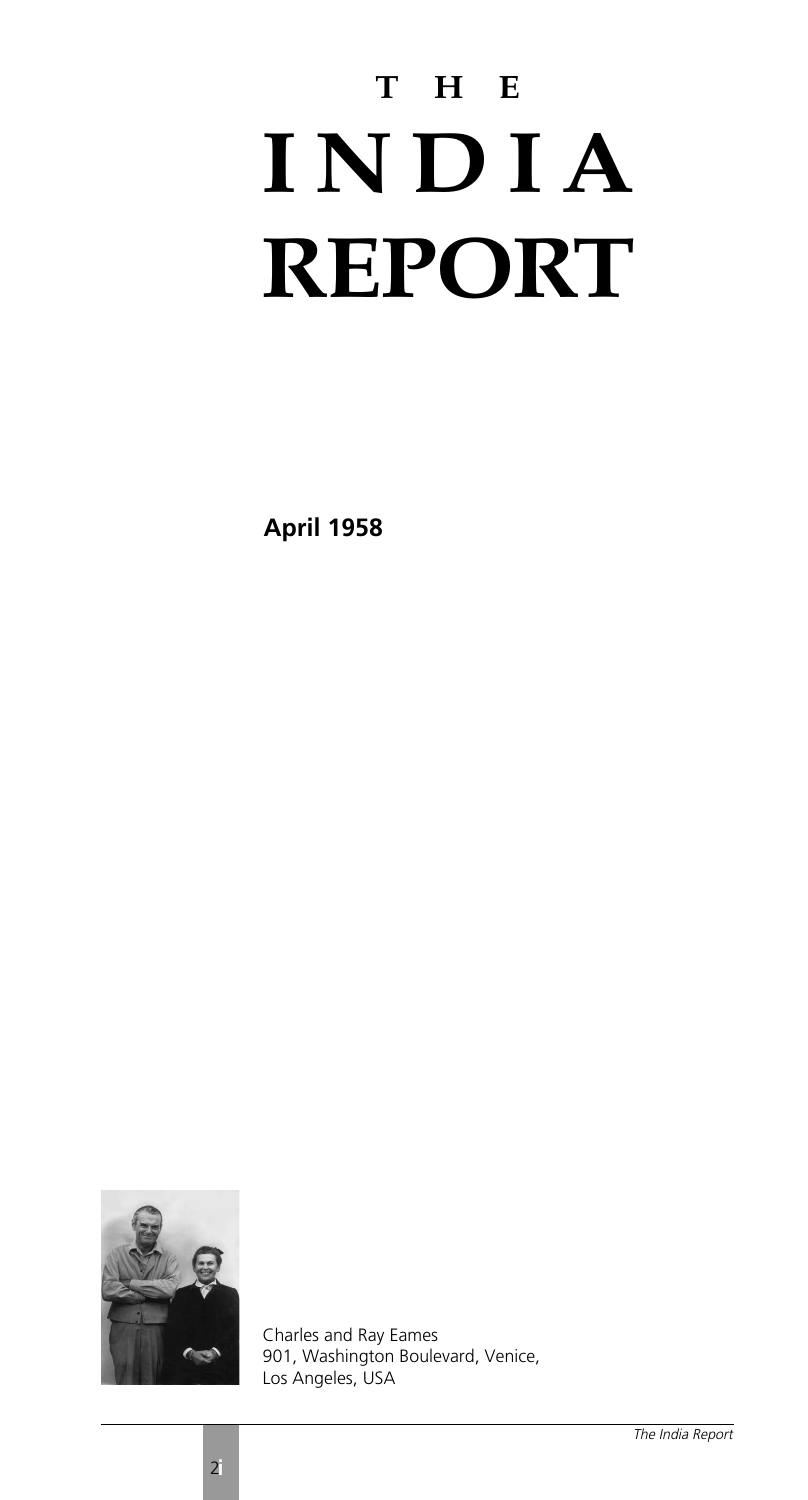© 1997

# NATIONAL INSTITUTE OF DESIGN AHMEDABAD 380 007

Rs. 35.00

Designed & Printed at National Institute of Design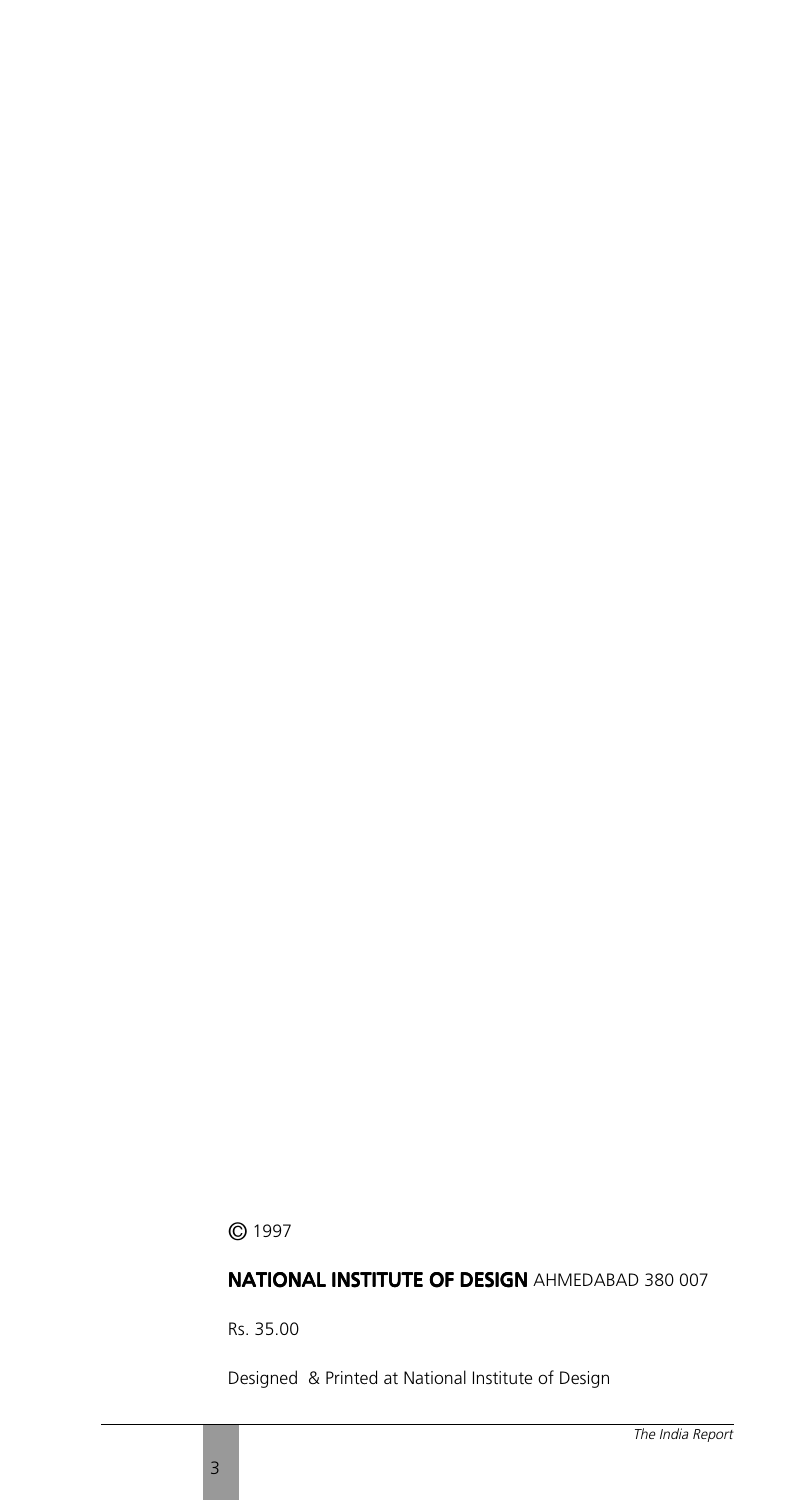# THE INDIA REPORT

**The Government of India asked for recommendations on a programme of training in design that would serve as an aid to the small industries; and that would resist the present rapid deterioration in design and quality of consumer goods.**

**Charles Eames, American industrial designer and his wife and colleague Ray Eames, visited India for three months at the invitation of the Government, with the sponsorship of the Ford Foundation, to explore the problems of design and to make recommendations for a training programme. The Eameses toured throughout India, making a careful study of the many centres of design, handicrafts and general manufacture. They talked with many persons, official and non-official, in the field of small and large industry, in design and architecture, and in education. As a result of their study and discussions, the following report emerged.**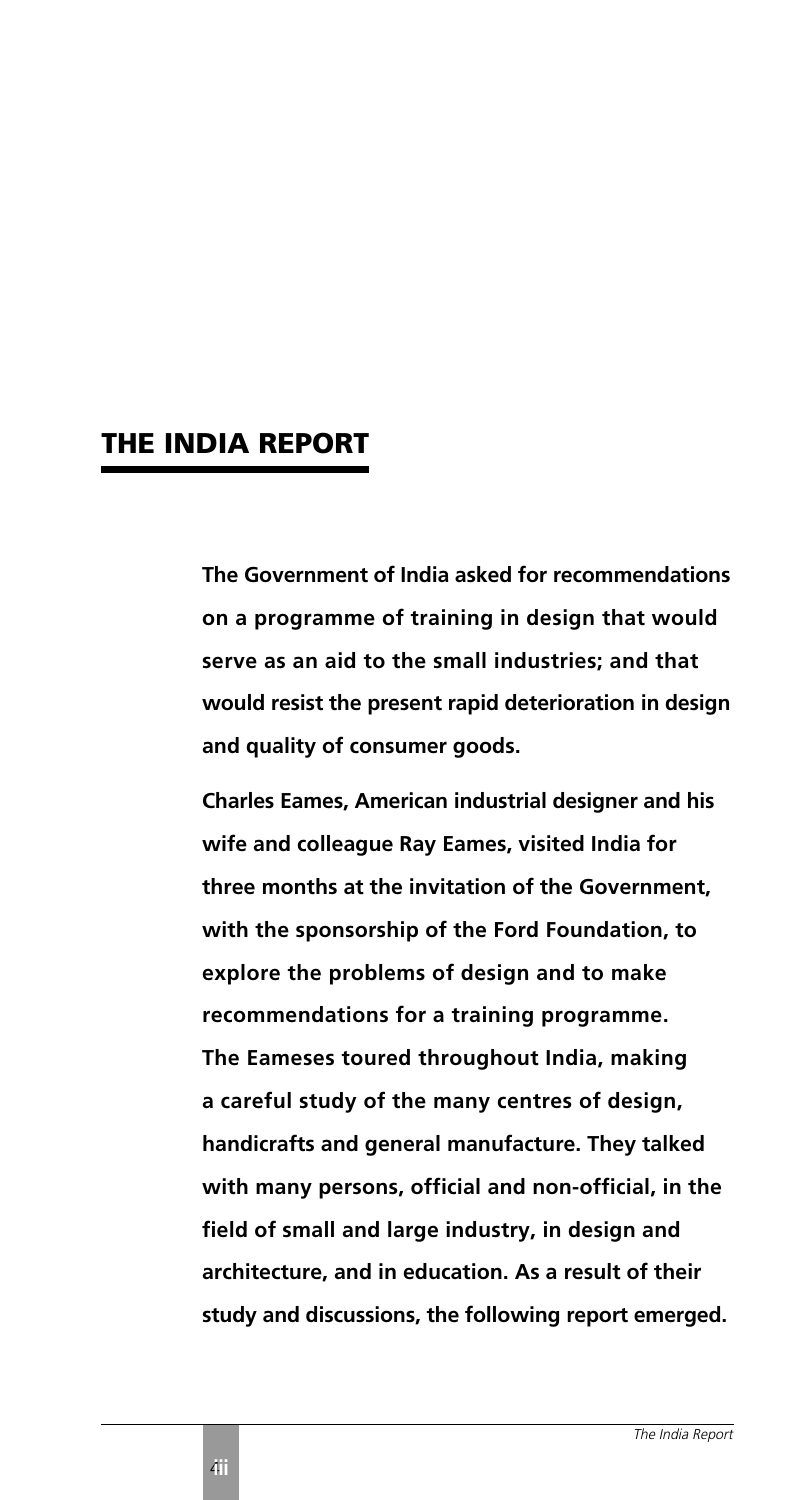#### **Foreword**

You have the right to work but for the work's sake only; you have no right to the fruits of work. Desire for the fruits of work must never be your motive in working. Never give way to laziness, either.

Perform every action with your heart fixed on the Supreme Lord. Renounce attachment to the fruits. Be even-tempered in success and failures, for it is this evenness of temper which is meant by Yoga.

Work done with anxiety about results is far inferior to work done without such anxiety, in the calm of self-surrender.

Seek refuge in the knowledge of Brahman.

They who work selfishly for results are miserable.

#### **Bhagavad Gita**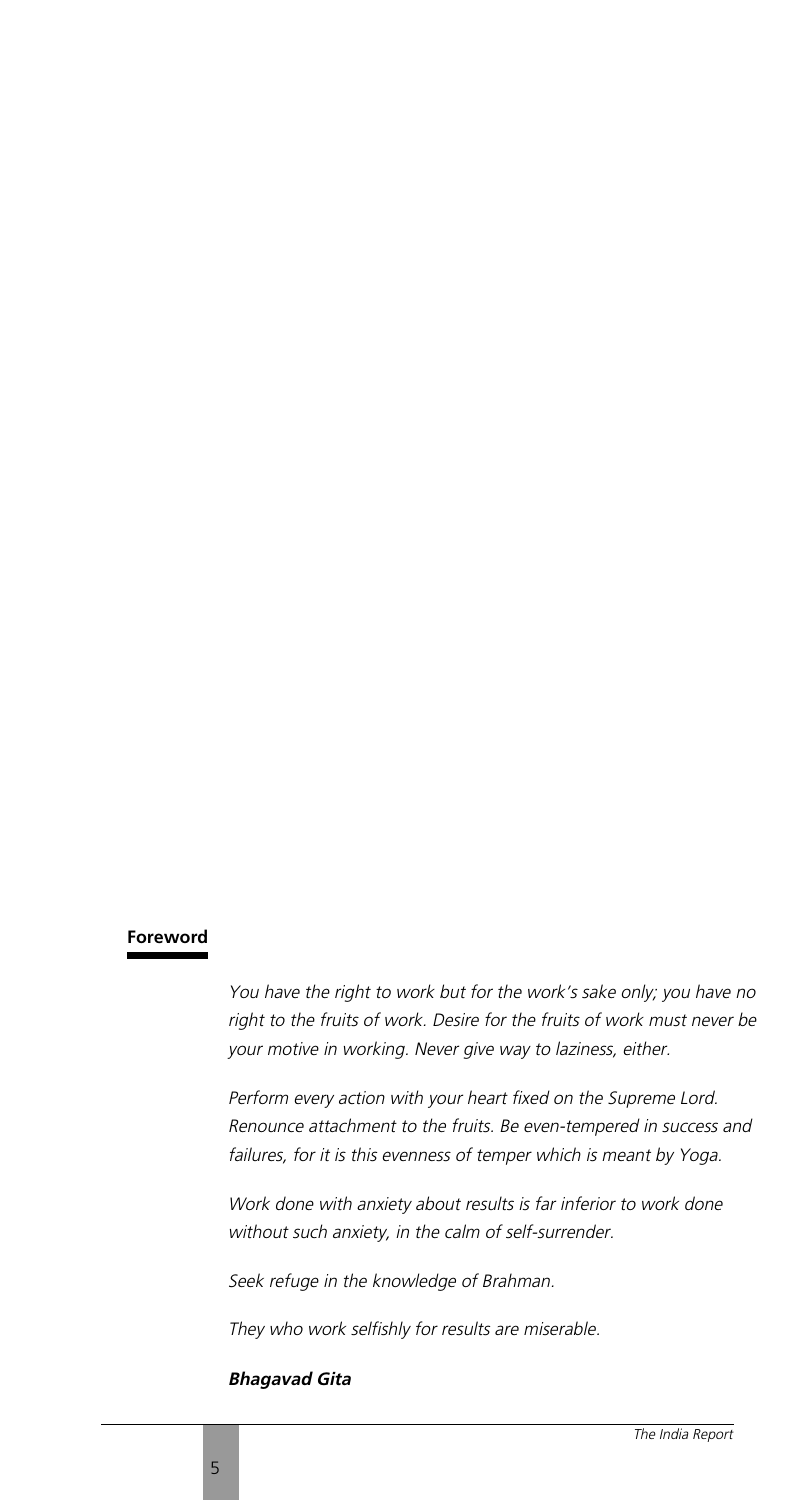$P$   $A$   $R$   $T$  We have been asked by the Government of India to recommend a program of training in the area of design which would serve as an aid to the small industries. We have been asked to state what India can do to resist the rapid deterioration of consumer goods within the country today.

In the light of the dramatic acceleration with which change is taking place in India and the seriousness of the basic problems involved, we recommend that without delay there be a sober investigation into those values and those qualities that Indians hold important to a good life, that there be a close scrutiny of those elements that go to make up a "Standard of Living". We recommend that those who make this investigation be prepared to follow it with a restudy of the problems of environment and shelter, to look upon the detailed problems of services and objects as though they were being attacked for the first time; to restate solutions to these problems in theory and in actual prototype; to explore the evolving symbols of India. 1

> One suspects that much benefit would be gained from starting this search at the small village level.

In order to insure the validity of such investigation and such restatement, it will be necessary to bring together and bring to bear on the question – all the disciplines that have developed in our time – sociology, engineering, philosophy, architecture, economics, communications, physics, psychology, history, painting, anthropology... anything to restate the questions of familiar problems in a fresh clear way. The task of translating the values inherent in these disciplines to appropriate concrete details will be difficult, painful and pricelessly rewarding. It cannot start too soon. The growing speed of production and training cries out for some sober unit of informed concern sufficiently insulated to act as a steering device in terms of direction, quality and ultimate values.

We recommend an institute of design, research and service which would also be an advanced training medium. It would be connected with the Ministry of Commerce and Industry but it should retain enough autonomy to protect its prime objective from bureaucratic disintegration.

We recommend a Board of Governors drawn from the broad field of disciplines mentioned above – these must be receptive, involvable people concerned with the future of India and the image she presents to herself and to the world.

We will describe in some detail the functions and organisation of this proposed institute – the faculty, the trainees, the proposed projects, service aspects and the physical plant. First we will give a general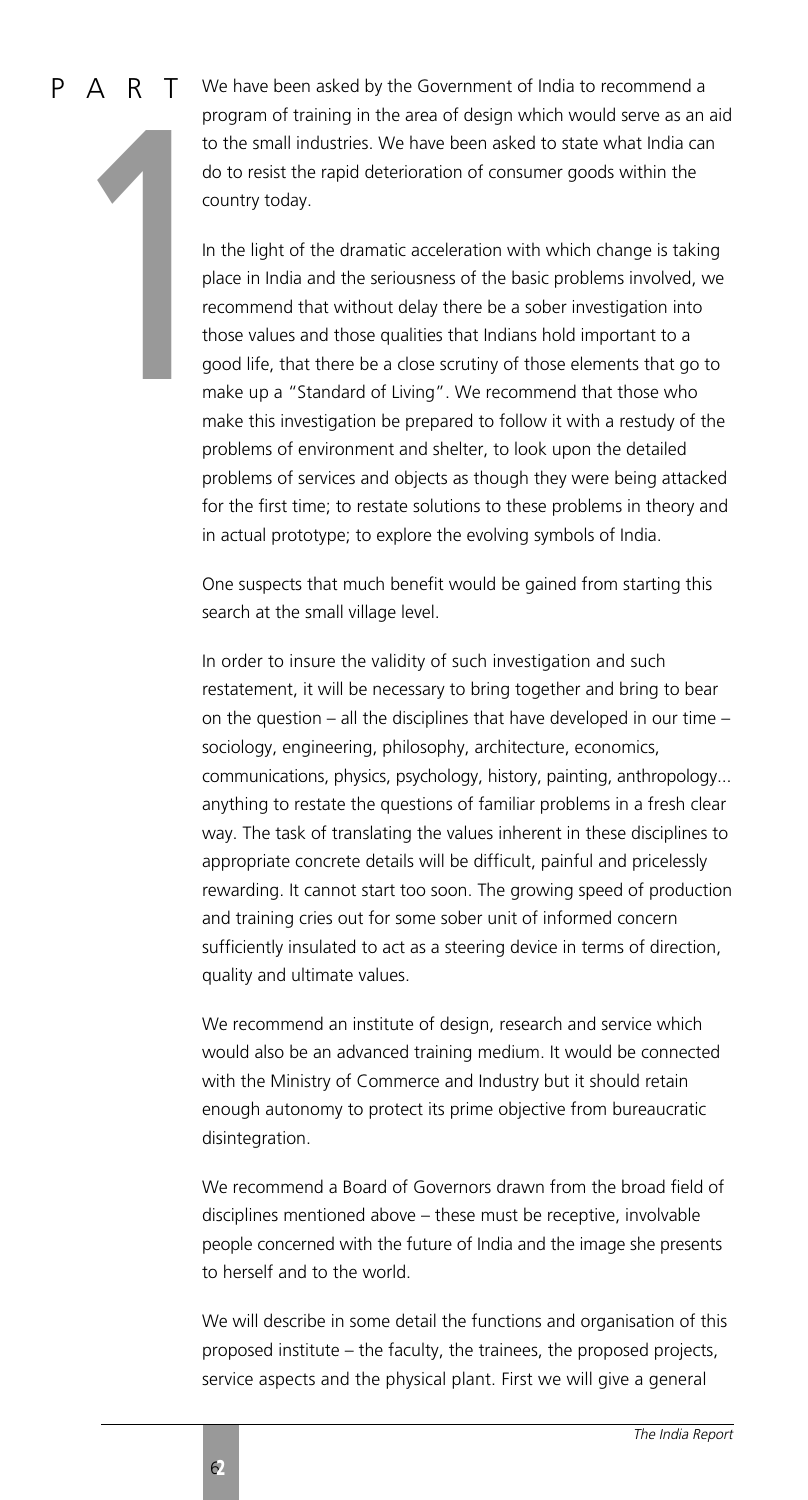background of this concept – some form of which must be developed – as an immediate and practical necessity.

The reason for this urgency is quite apparent. The change India is undergoing is a change in *kind* not a change of degree. The medium that is producing this change is communication; not some influence of the West on the East. The phenomenon of communication is something that affects a world not a country.

The advanced complexities of communication were perhaps felt first in Europe, then West to America which was a fertile traditionless field. They then moved East and West gathering momentum and striking India with terrific impact – an impact that was made more violent because of India's own complex of isolation, barriers of language, deep-rooted tradition.

The decisions that are made in a tradition-oriented society are apt to be unconscious decisions – in that each situation or action automatically calls for a specified reaction. Behaviour patterns are pre-programmed, pre-set.

It is in this climate that handicrafts flourish – changes take place by degrees – there are moments of violence but the security is in the status quo.

The nature of a communication-oriented society is different by kind – not by degree. All decisions must be conscious decisions evaluating changing factors. In order to **even approach** the **quality** and **values** of a traditional society, a conscious effort must be made to relate every factor that might possibly have an effect. Security here lies in change and conscious selection and correction in relation to evolving needs. India stands to face the change with three great advantages :

#### First

She has a tradition and a philosophy familiar with the meaning of creative destruction.

#### **Second**

She need not make all the mistakes others have made in the transition.

## Third

Her immediate problems are well defined : FOOD, SHELTER, DISTRIBUTION, POPULATION.

This last stated advantage is a great one. Such ever-present statements of need should block or counteract any self-conscious urge to be original. They should put consciousness of quality – selection of first things first – (investigation into what **are** the first things) on the basis of survival not caprice.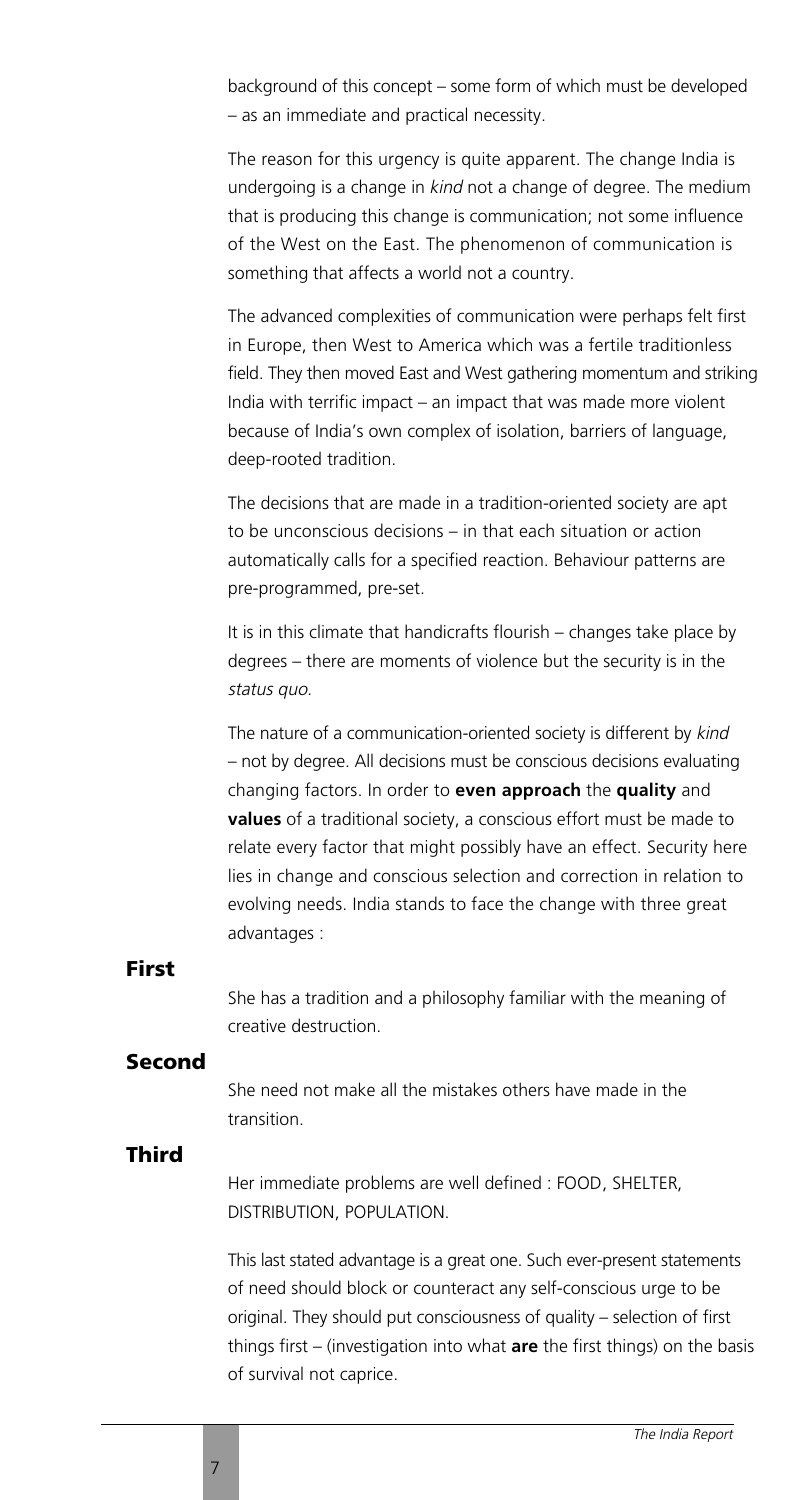Of all the objects we have seen and admired during our visit to India, the Lota, that simple vessel of everyday use, stands out as perhaps the greatest, the most beautiful. The village women have a process which, with the use of tamarind and ash, each day turns this brass into gold.

But how would one go about designing a Lota? First one would have to shut out all preconceived ideas on the subject and then begin to consider factor after factor :

The optimum amount of liquid to be fetched, carried, poured and stored in a prescribed set of circumstances.

- ✦ The size and strength and gender of the hands (if hands) that would manipulate it.
- $\triangleleft$  The way it is to be transported head, hip, hand, basket or cart.
- ✦ The balance, the center of gravity, when empty, when full, its balance when rotated for pouring.
- ✦ The fluid dynamics of the problem not only when pouring but when filling and cleaning, and under the complicated motions of head carrying – slow and fast.
- $\triangleq$  Its sculpture as it fits the palm of the hand, the curve of the hip.
- ✦ Its sculpture as compliment to the rhythmic motion of walking or a static post at the well.
- ✦ The relation of opening to volume in terms of storage uses and objects other than liquid.
- ✦ The size of the opening and inner contour in terms of cleaning.
- ✦ The texture inside and out in terms of cleaning and feeling.
- $\triangleleft$  Heat transfer can it be grasped if the liquid is hot ?
- ✦ How pleasant does it feel, eyes closed, eyes open ?
- ✦ How pleasant does it sound, when it strikes another vessel, is set down on ground or stone, empty or full – or being poured into?
- ✦ What is the possible material ?
- ✦ What is its cost in terms of working ?
- ✦ What is its cost in terms of ultimate service ?
- ✦ What kind of an investment does the material provide as product, as salvage ?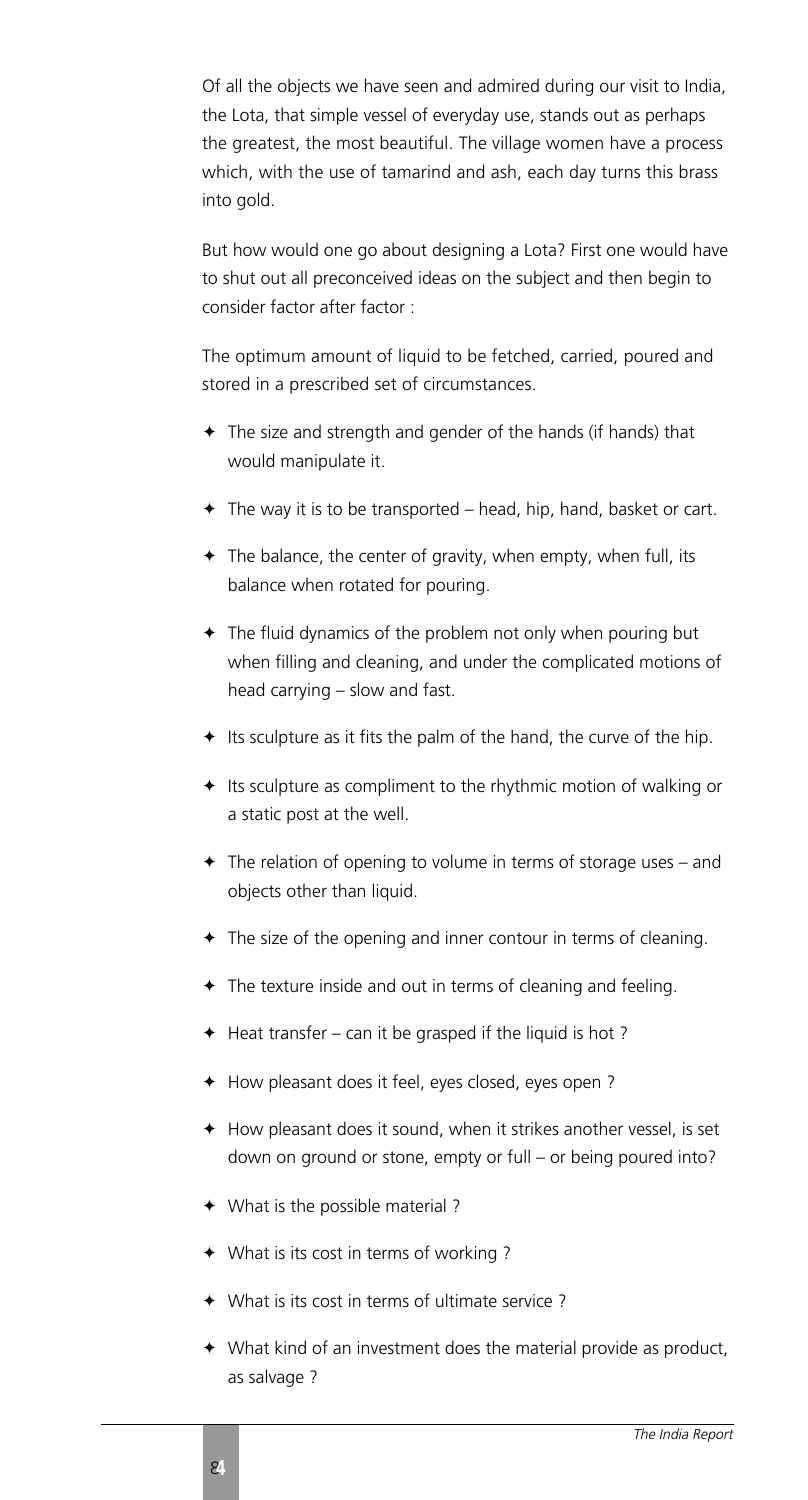- ✦ How will the material affect the contents, etc., etc. ?
- ✦ How will it look as the sun reflects off its surface ?
- ✦ How does it feel to possess it, to sell it, to give it ?

Of course, no one man could have possibly designed the Lota. The number of combinations of factors to be considered gets to be astronomical – no one man designed the Lota but many men over many generations. Many individuals represented in their own way through something they may have added or may have removed or through some quality of which they were particularly aware.

The hope for and the reason for such an institute as we describe is that it will hasten the production of the "Lotas" of our time. By this we mean a hope that an attitude be generated that will appraise and solve the problems of our coming times with the same tremendous service, dignity and love that the Lota served its time.

The simplest problem of environment has a list of aspects that makes the list we have given for the Lota small by comparison. The roster of disciplines we have suggested can bring about measurable answers to some measurable aspects of the problem, but in addition they must provide the trainee with a questioning approach and a smell for appropriateness; a concern for quality which will help him through the immeasurable relationships.

In the face of the inevitable destruction of many cultural values – in the face of the immediate need for the nation to feed and shelter itself – a drive for **quality** takes on a real meaning. It is not a selfconscious effort to develop an aesthetic – it is a relentless search for quality that must be maintained if this new Republic is to survive.

❦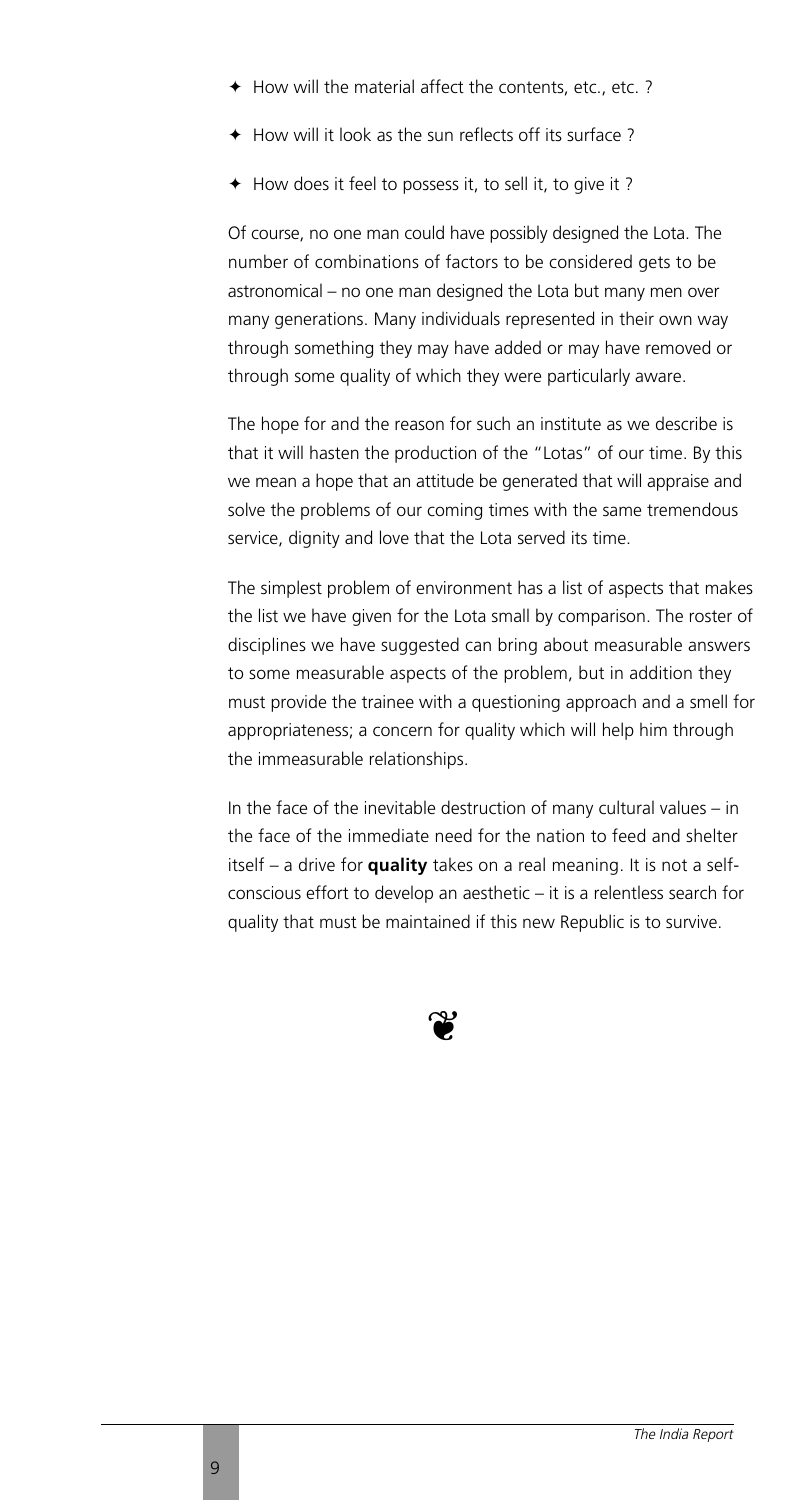# $P$   $A$   $R$   $T$  The Institute



**The functions** will be **research** and **training** and **service** – these functions will continually overlap each other, support and correct each other.

**The size** should be small starting with perhaps a dozen students – but with a faculty that would more than complement them in number. Even as it grew to optimum size, this one to one ratio of faculty to students might well be maintained.

**The effectiveness** of the institute will depend on the way in which results are communicated. Effectiveness will vary as the square of the calibre of staff it attracts – and as the cube of the degree to which the staff and students become personally involved.

Having stated the objectives (in Part I) we will treat specific aspects of the institute in the following order :

**First –** The Students or Trainees Because if we know the objectives we may do well to look around for the available **raw material**.

**Second –** The Faculty or Staff Because if we know the objectives and have the raw material we can select the **appropriate tools**.

#### **Third –** The Projects or Methods

With objectives, raw material and tools we can begin to plan **the operation**. Refinement of operation will of course call for refining the selection of tools.

#### **Fourth –** Aspects of Service

Method of **channelling results** of the operation so as to affect the original objectives.

**Fifth –** The Physical Plant

Housing and equipping the entire process.

#### 1 The Trainees or Students

The purpose of training these students is to prepare them to meet problems in design, problems which have occurred many times, and problems which have never occurred before – and to meet them all openly and inquiringly. Strictly speaking, preparation for problems that have never been solved before calls for education, not training.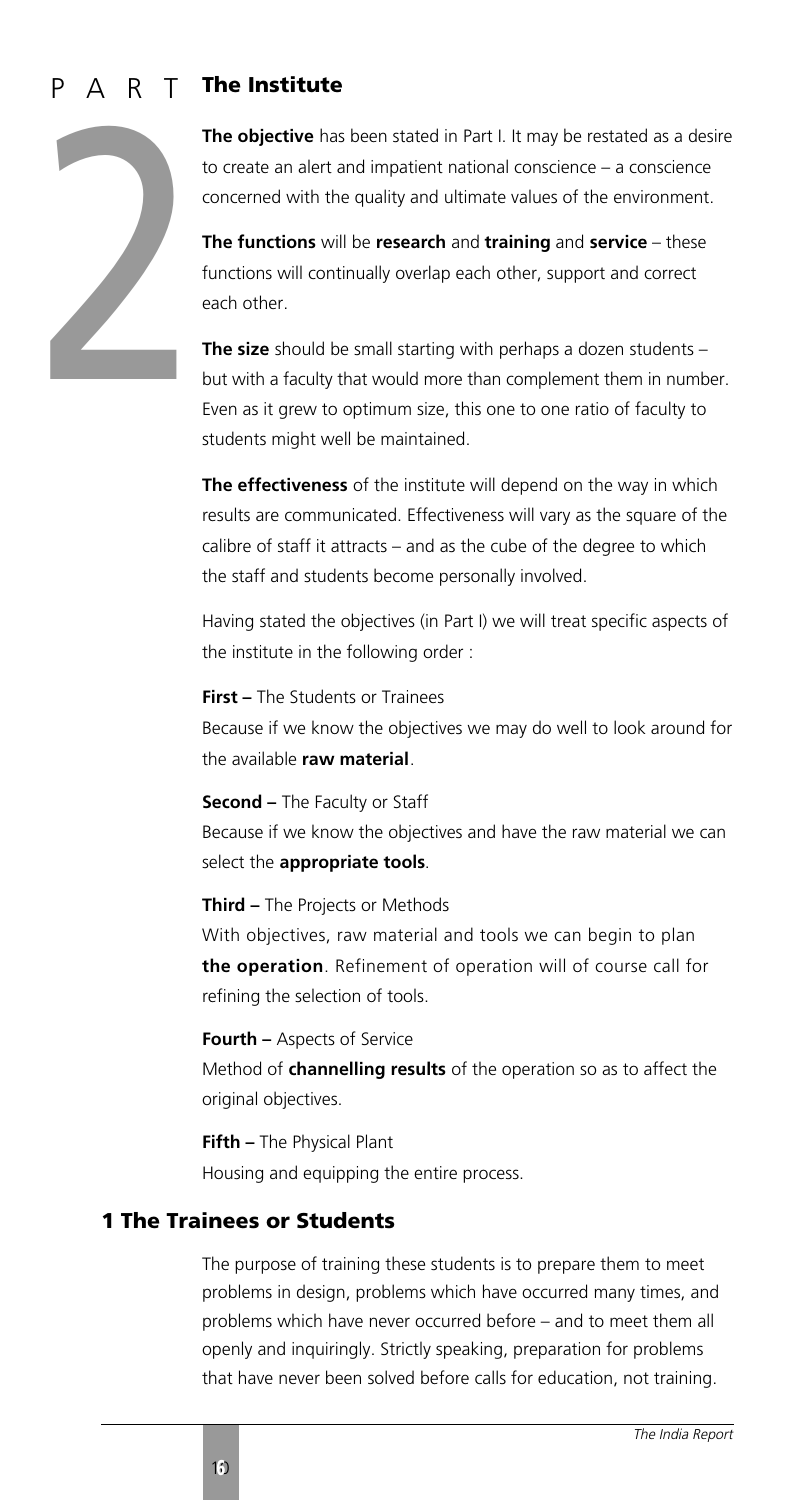So we must look for prospective trainees who are highly educable and who have some background in the complex areas of environment and communications.

There appears to be, at the present time, only one main group of students who have been exposed to the variety of training and discipline that might prepare them for such work – these are **graduate architects.** (Immediate note of warning) : Graduate architects are recommended **not because** of their design training but **in spite** of it. With some few but encouraging exceptions – the architectural student's designs are an assemblage of inappropriate cliches. The students themselves seem much brighter than their designs – the disciplines of Physics and Chemistry are not unknown to them. They have in their training applied these disciplines to some sociological and human scale problems. They are aware of the use of materials and some of the functions of economics and they are apt to suspect that these have something to do with the history and development of a culture.

As a group, young architects are apt to be involvable in general social problems and in theatre, dance, music and other aspects of communications. They tend to have a higher than average potential for enthusiasm. This is important because if they are enthusiastic enough they might discover some of the values that exist in the commonplace things that surround them. There are some good clues in the everyday solutions to unspectacular problems, in vernacular expressions that are so often ignored.

This description if carefully applied would be enough to screen the prospects.

Naturally they need not all be architects – an equally responsible young engineer, economist, doctor, mathematician, philosopher or housewife might also be a candidate.

These students become part of a graduate school with a training period of perhaps two years. According to the development of the particular student, several things may then happen :

- ✦ He may continue working in the service branch of the institute.
- ✦ He may be grabbed off by private industry;
- ✦ He may be invited to join some other branch of government service;
- ✦ He may open a consulting office of his own;
- ✦ He may return to architecture as a much needed, enriched version of an architect.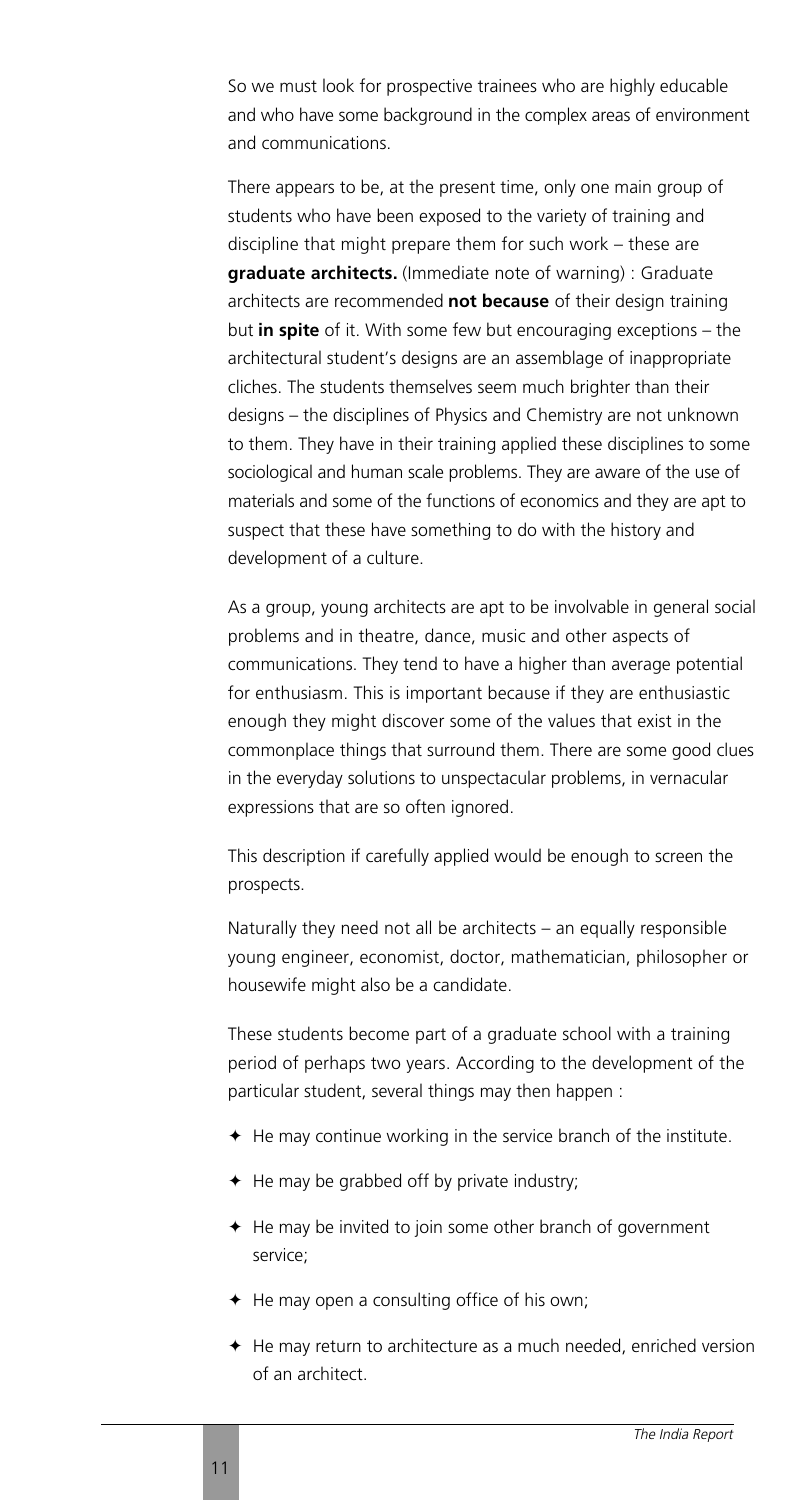We would hope that those leaving the institute would leave with a start towards a real education. They should be trained not only to solve problems – but what is more important, they should be trained to help **others** solve their **own** problems. One of the most valuable functions of a good industrial designer today is to ask the right questions of those concerned so that they become **freshly** involved and seek a solution themselves.

#### 2 The Staff or Faculty

The permanent faculty would be about equal to the students in number. There would also be a liberal number of visiting critics or consultants from within the country, who would spend days, weeks or months and be drawn from Government, Private Practice, Industry and other institutions.

In addition to this, a few most carefully selected critics and consultants from abroad.

As we have indicated earlier, the scope of disciplines represented on the staff should be extremely broad. Those disciplines represented on the permanent faculty would depend on available men and those not represented there would certainly be among the visiting consultants. Perhaps the real challenge of this program is that it is committed to include a wide variety of disciplines. Here is a list which is no doubt incomplete :

| <b>Engineering</b>  | <b>Economics</b>             |
|---------------------|------------------------------|
| Structural          | <b>Art History</b>           |
| <b>Mechanical</b>   | <b>Political History</b>     |
| Production          | <b>Agriculture</b>           |
| <b>Physics</b>      | <b>Dance and Drama</b>       |
| Philosophy          | <b>Logistics</b>             |
| <b>Mathematics</b>  | <b>Painting</b>              |
| Physiology          | <b>Communications</b>        |
| Anthropology        | <b>Theory and Techniques</b> |
| Psychology          | <b>Statistics</b>            |
| <b>Architecture</b> | <b>Graphics</b>              |
| <b>Music</b>        | Literature                   |
| <b>Sculpture</b>    | <b>Demography</b>            |

It may be correctly pointed out that one of the most difficult things is to attract good men to a new institution. The variety of talents listed above makes it more, difficult – but simple.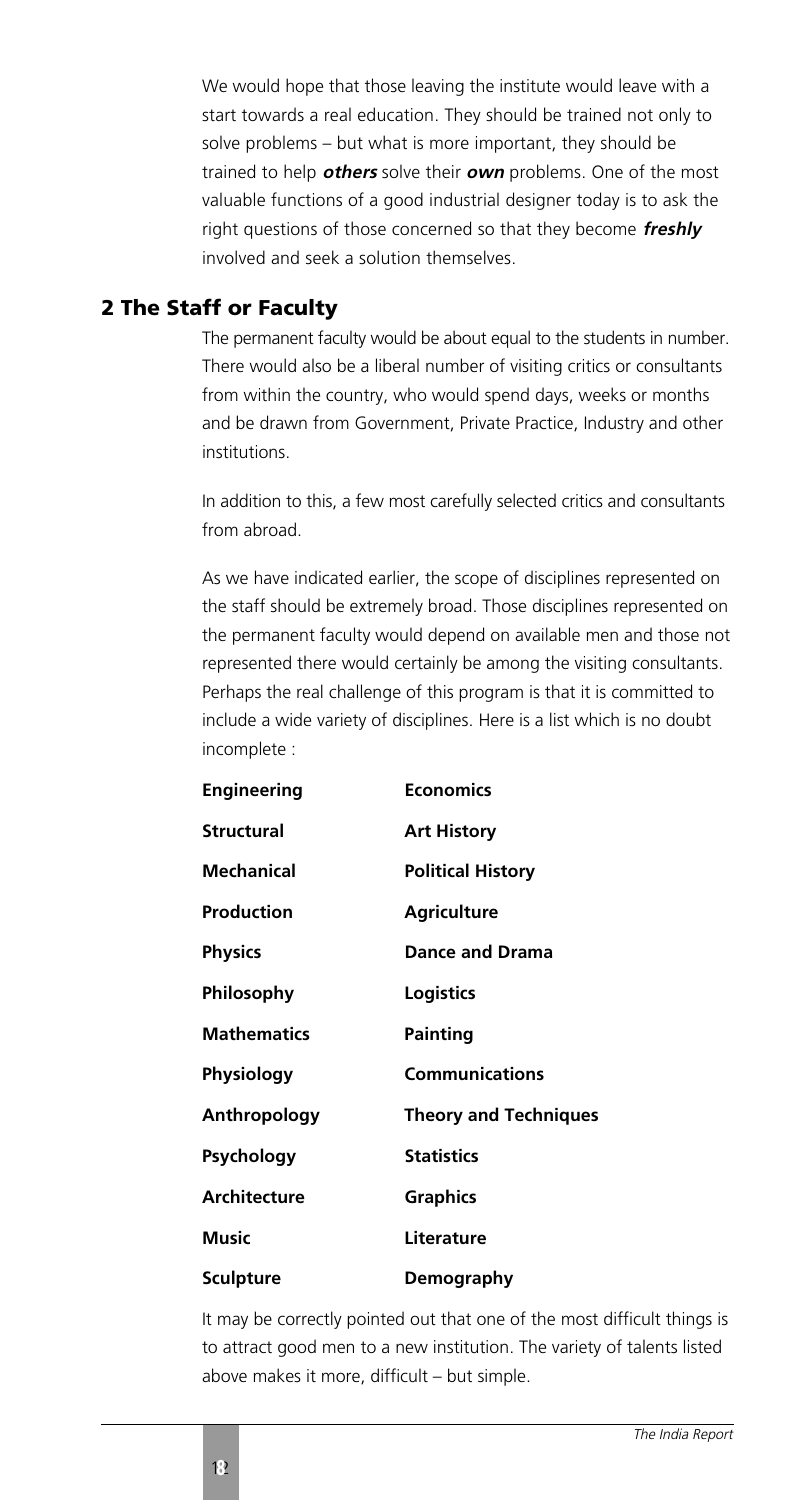- 1 Demonstrate that mature, responsible members of the large community are personally concerned.
- 2 Present a prime objective and methods that are designed to give long range benefits to the community.
- 3 Insure a degree of autonomy that will protect the objective from dilution and the method from deterioration.

**Warning** : In selecting candidates for these posts one must be extremely careful about applicants discontented with their present work or anyone who would look upon the work in the institute as his "chance to be creative". Also in this connection beware of the professional or specialist who when confronted with a problem having to do with **design** – seems suddenly to abandon the disciplines of his own profession and put on his **art hat** – this can happen to those who are otherwise most rational – doctors, engineers, politicians, philosophers.

This method of bringing various disciplines together to attack a problem in a fresh way will be used in India more and more. This institute is an excellent place to start. The method is not easy – the trick is to get the specialist to bring to bear on the problem, a logical extension of his framework of thinking – the nature of the design problem helps because it affords constant illustrations and progress checks.

The faculty will need a strong nucleus of exceptionally aware architects and designers to act as catalysts and preceptors, and to keep the system from oscillating too violently.

The **effectiveness** of the program will depend on the communication links established. Some staff members must be prepared to work and train in communication techniques – exhibitions, graphics, printing, photography, film, demonstration, writing, drama. Through these devices the Institute will communicate to itself and to the nation.

The importance of the exhaustive use of communication techniques cannot be overemphasised. It brings concepts and statements out into the open, to be used, expanded, corrected. One measure of the strength of this Institute will be the degree to which it is willing to stick its neck out.

The Director of the Institute should perhaps not be a professional designer. He should be a mature man capable of approaching administration as a non-specialist – a man who by nature could become part of the Board of Governors and a part of the Institute.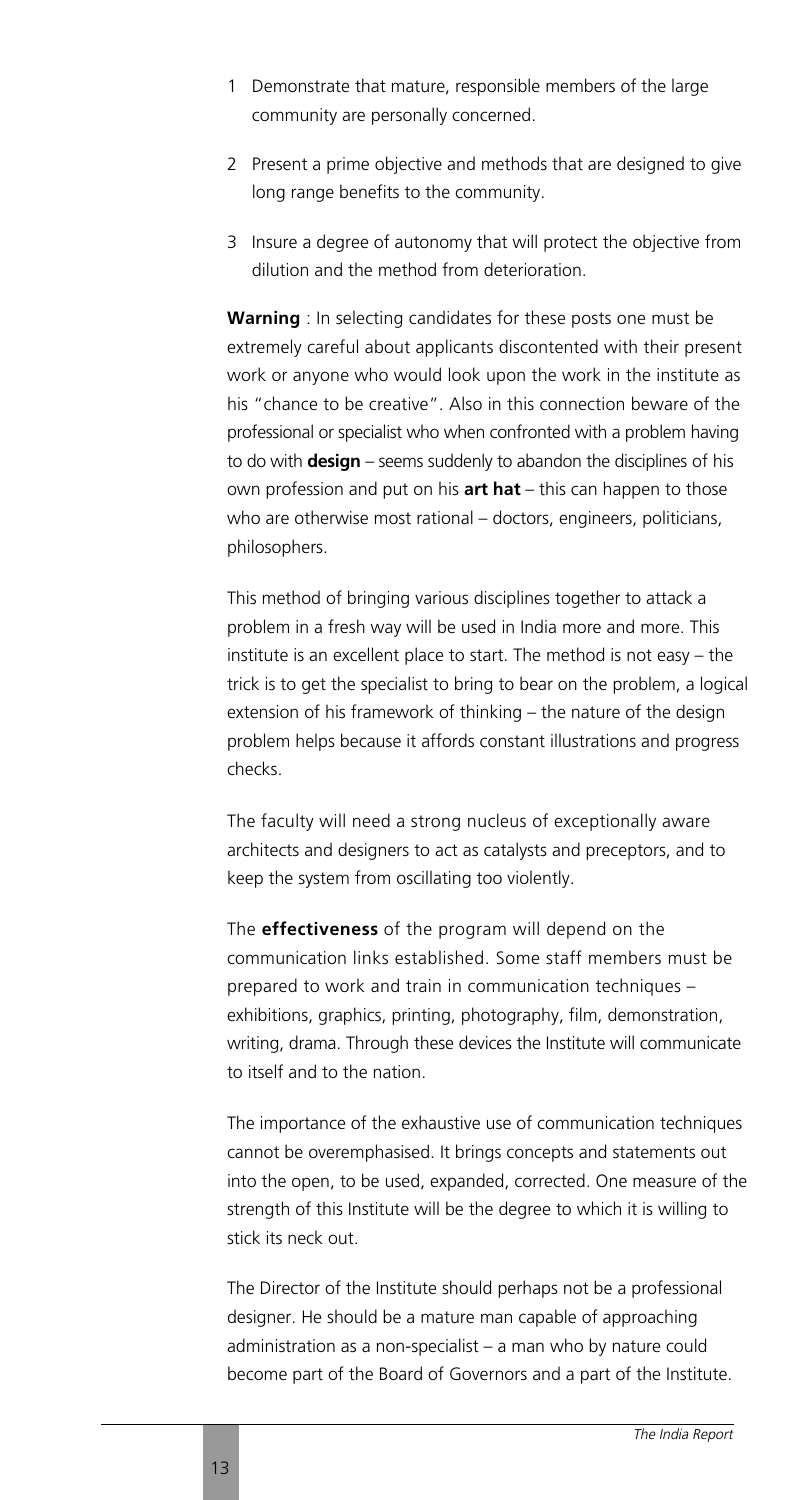# 3 The Projects of Methods

To be at all meaningful, the projects must be viewed in the light of the objectives (Part I), the description of students, and the description of faculty. The projects are meant as a possible guide to the nature of activities not the extent.

It is very likely that the staff and students of this institute will have – and want – more work than they can handle. This is good because it produces a sense of immediacy characteristic of living groups and individuals – but not always characteristic of our institutions of higher learning. **Training** will be through participation in and contact with **Research** projects and **Service** projects – plus special exposure to specific disciplines.

# Project "A"

There is much discussion, in India, about Standards of Living and there are, at times, some strangely irrelevant (goods and services?) touted as contributing to this standard. In a country that faces the food, shelter and distribution problems that India does, it might be well to take a close look at those things that constitute a "Standard of Living" in India. How do they vary according to time, place and situation ? What are the real values ? To what degree is snobbery and pretension linked with standard of living ? How much pretension can a young Republic afford ? What does India ultimately desire? What do Indians desire for themselves and for India ?

Buckminster Fuller, a man of great perspective, gave this problem to a group of students – Design a package of services and effects which will be the most essential to salvage from a city about to be destroyed – the program was of course limited – **but** it was not an exercise in civil defence. It was a careful study of relative values – what do you take with you when the house burns down ?

It will be seen that this type of research problem can only be attempted within collective disciplines such as we have listed under "faculty". It is a problem with continuity that will be going throughout the life of the institute because it will always be subject to scrutiny and re-evaluation.

It will provide an evolving yardstick (meterstick) against which questions and answers can be checked. It will be a decompression chamber for the new student. It will be a perspective widener for those agencies or parties seeking service. It will be a helmsman for those working in the institute. Any institution needs such a continuous restatement of its objectives.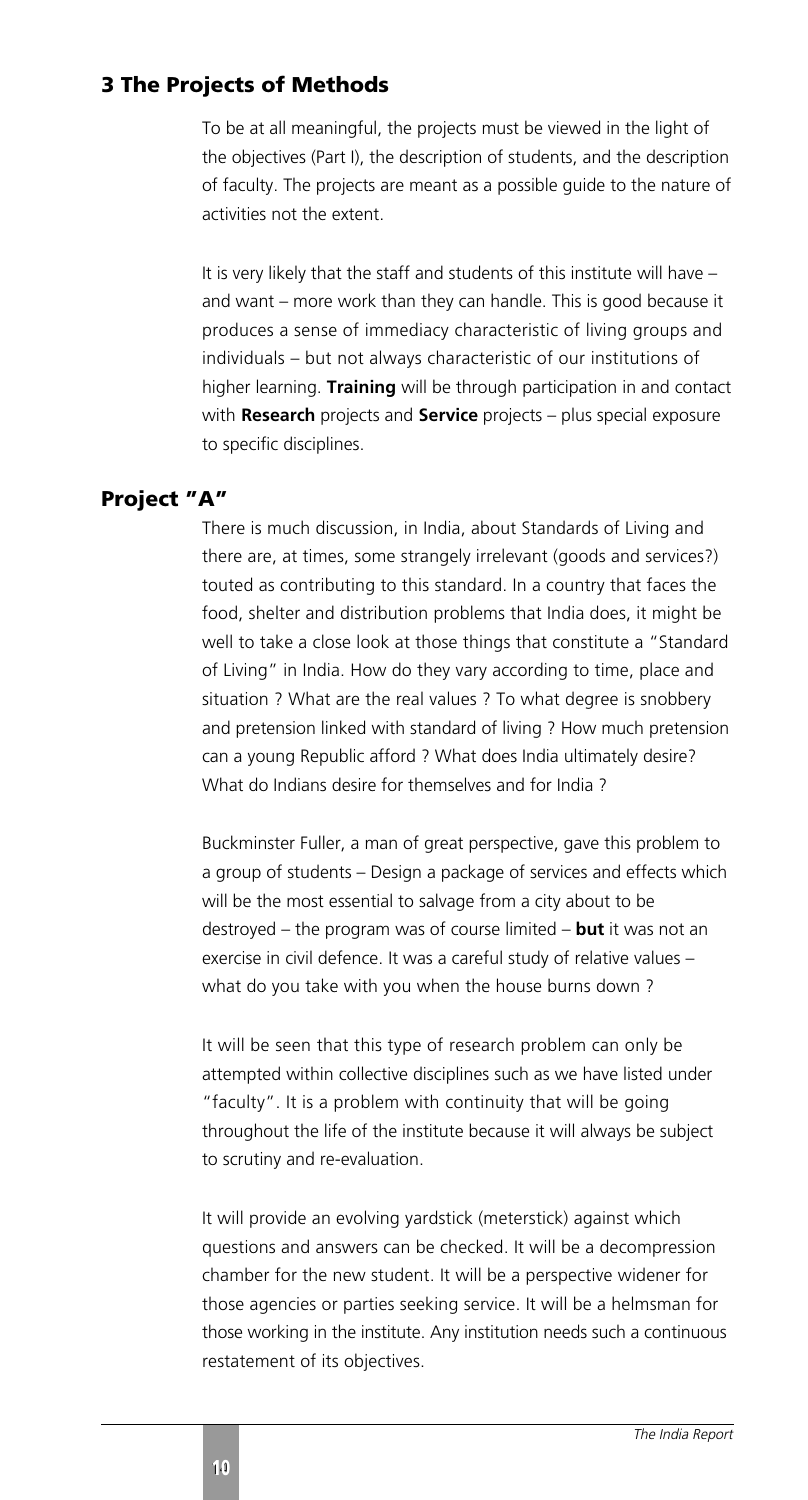## Project "B"

In the same way that Project "A" helped to build a foundation of values, Project "B" and ones like it will provide the framework on which the training and service programs are built.

This is the careful examination of old problems in new lights and search for the beginning of new problems and the attempt to make a valid statement of solution as of this time. It is a project that can fully exploit the broad experience of faculty and consultants.

#### **Example** :

To study the shelter and environment, all the artifacts and services required for a family in a specific agricultural community to make statements of solution in drawing and prototype.

It starts out much like the problem of the Lota.

- ✦ Consider the history of the country and all its social mores.
- ✦ Consider the weather.
- $\triangleleft$  Consider the local resources, the productivity of the land its probable future.
- ✦ Consider the state of education, its future plans.
- ✦ Study available materials, available skills, the good things in the vernacular, the bad.
- ✦ Study the ventilation, devices for ventilation, food storage, sanitation, safety, security, and the kinds of pleasures these people respond to.
- ✦ Make drawings, mockups, full-sized working models of the shelter, the fittings, the devices, and every artifact involved.
- $\triangleleft$  Study the economics immediate and long range.

**Detailed example** : Study the problem of **lighting** in terms of increasing literacy and existing resources – consider the possibilities of electrical power becoming available and devise ways of making **genuinely effective** use of this power in terms of light – consider light uses – to banish fear, to work, to read, relax – make working models – prototypes – consider a system of wiring that will be efficient, effective and of such quality and concept that it will contribute to the whole, not detract.

The advantage of this attack on such a problem is that it clarifies the basic issues. We are searching for a device to turn power into an appropriate quality of light. We are not setting out to design a

l -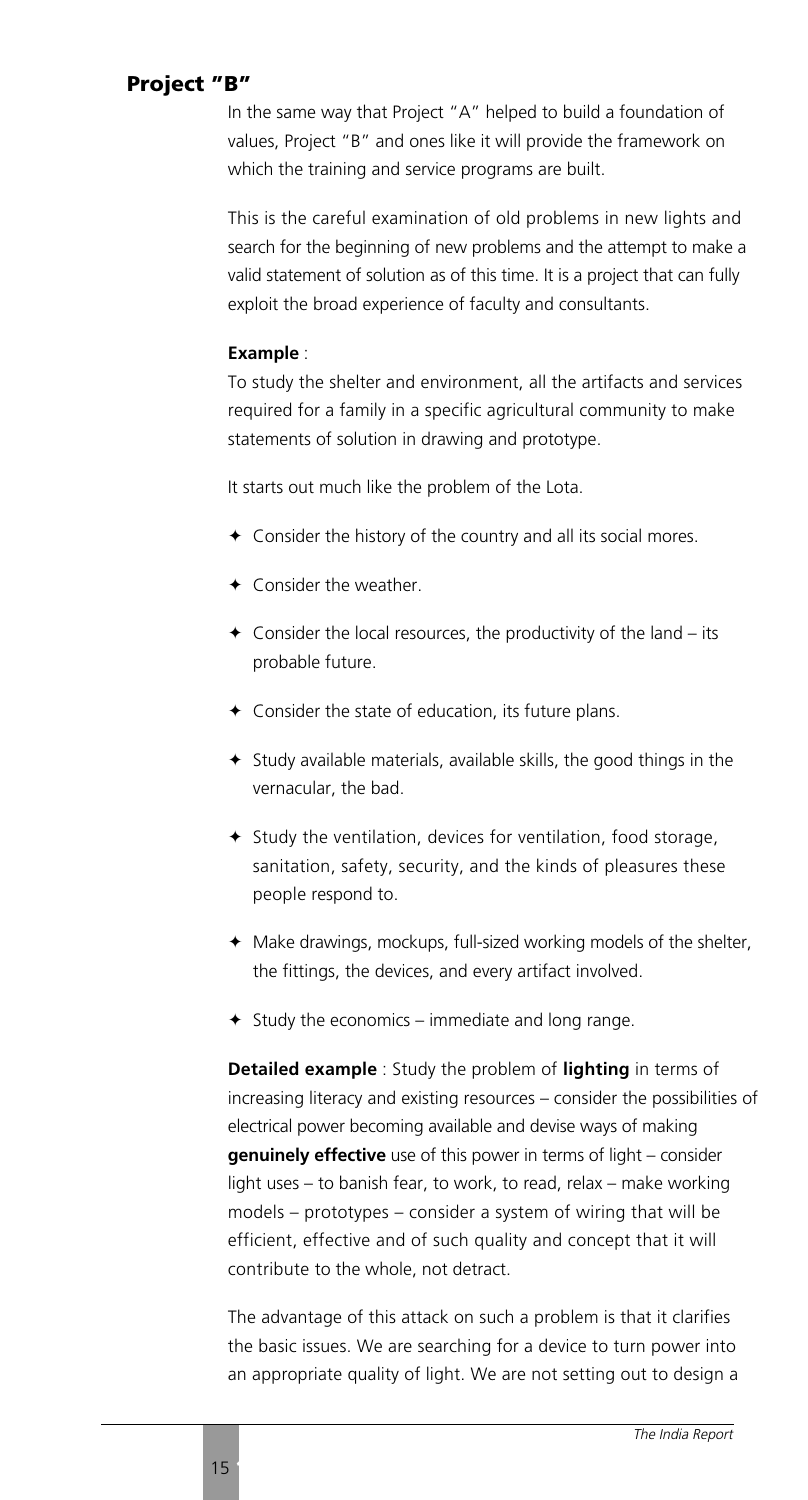"lighting fixture" (the word "lighting fixture" is loaded with preconceived ideas). Furthermore we are doing it for a situation of most rigid economical circumstances – where basic values must remain clear. This line of attack **could** end up in a highly desirable piece of equipment – BUT the chances are that it would not end up highly desirable if there was much premature anxiety (see Gita quote) about how desirable and saleable it would turn out.

Project "B" would then arrive at a point where there was a collection of models, prototypes, history, cost data, looks into the future, etc. but the responsibility of the Institute does not end here. In order to be a real contribution in these fast-moving times this information must be **organized** and **communicated** in a far-reaching digestible way. This means exhibitions, films, literature, made and organized as part of the service program of the institute.

Working in these media is great discipline for making statements in a communicable way. It is also a way to quickly discover mistakes – mistakes quickly discovered and acted upon can be of great value. Such an institute must have enough autonomy to be free to make its own mistakes – free to stick its neck out.

## Project "C"

The general procedure of exhaustive analysis and specific statement is much the same in this project as it was in the one above. However, the situation is of a special nature with special problem characteristics – a railroad station or a post-office or an information center where the solution may in many ways be standardized but yet must be adaptable to a variety of localities.

We will take a post-office as an example. This is a good problem for a number of reasons :

- $\triangleq$  In terms of values this begins to reach out and suggest something of the symbol or image of the nation – one looks for confidence in that image and pleasure in that image and help from it.
- ✦ The pieces of equipment involved must be able to serve equally well in most parts of the country.
- ✦ Much of this equipment will parallel the requirements in other office problems.
- $\triangle$  Because it houses a responsible government service the building should be adaptable to the climate, unpretentious and inviting.
- ✦ Because it is an image of the nation it should be pleasant to come upon, easy to keep clean. It should be related to a public place –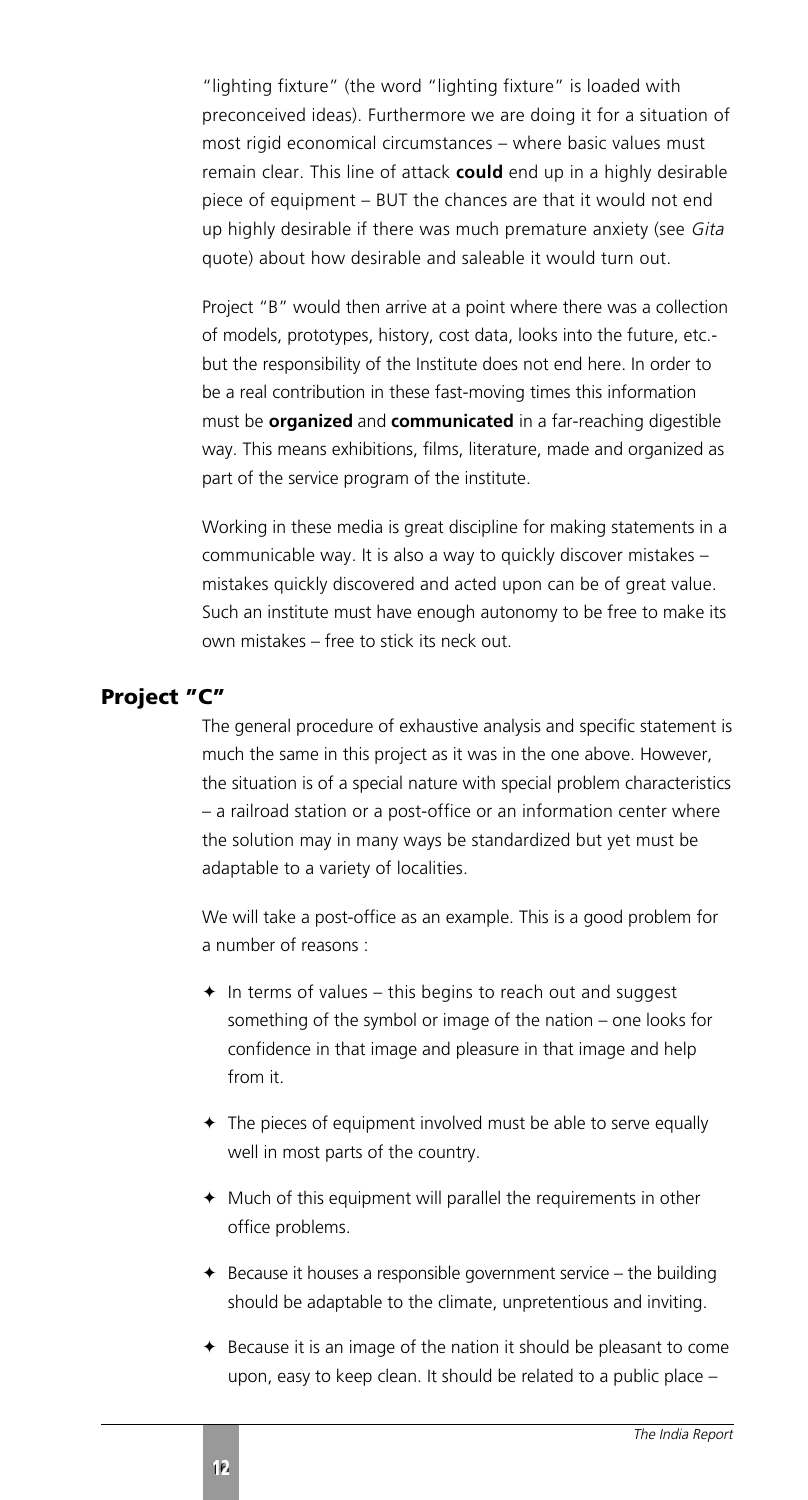the public spaces, the fittings, the hardware, the counters – the light should be as though this image really wanted to serve. The signs should give information with dignity and conviction. Ways of providing other needed information should be explored – as should the uniforms, the stamps, the posters, the trucks, the printed forms, the post office pens, the poles that hold flags.

✦ To work on such a problem is to unearth many clues important to the prime objectives – a statement of quality values across the nation could form a contagious network. This too would make an exhibition and a film and word would be getting around in India and abroad that somewhere here in India there was growing concern about the quality of things – and that new and healthy values were beginning to appear.

## Project "D"

Has to do with a design for an occasion.

The occasion could be :

The welcoming of some foreign dignitary, a national festival of music or dance, the investiture of some public officials, the Olympic Games, a national holiday parade, the mayor's birthday.

This kind of problem has in it many unique characteristics of value to the other projects, to the general direction of the Institute – but they are not easy to state. Like most problems in design and architecture it is a problem in true **speculation** – **before** the act relive the act before and evaluate many possible courses of action.

The great opportunities in the occasion is that it involves mood, symbolizing a kind of faith and a **limited time span** – the limited time is important. Cultures need occasions when they can be gay, symbolic, moody, colourful and yet not be held to it for all time.

The materials of the occasion are even different : they are flowers, paper, ribbons, wire, cloth, smoke, color, air, music. None are asked to hold – to the point of shoddiness – they are gone before they die.

It is a tricky problem and a good one for the Institute because it seems light but demands a knowledge of prime objectives, demands discipline, demands a concept, demands unity – that it why traditional parades were great, and indecisive modern parades just fall to pieces. The Republic Day parade was an example. All the traditional units had some measure of concept and unity (with the exception of the music itself) : even the military sections had a discipline that carried it through – but the floats which had no underlying discipline turned out to be an unrelated sentimental hash. The floats had none of the conviction

13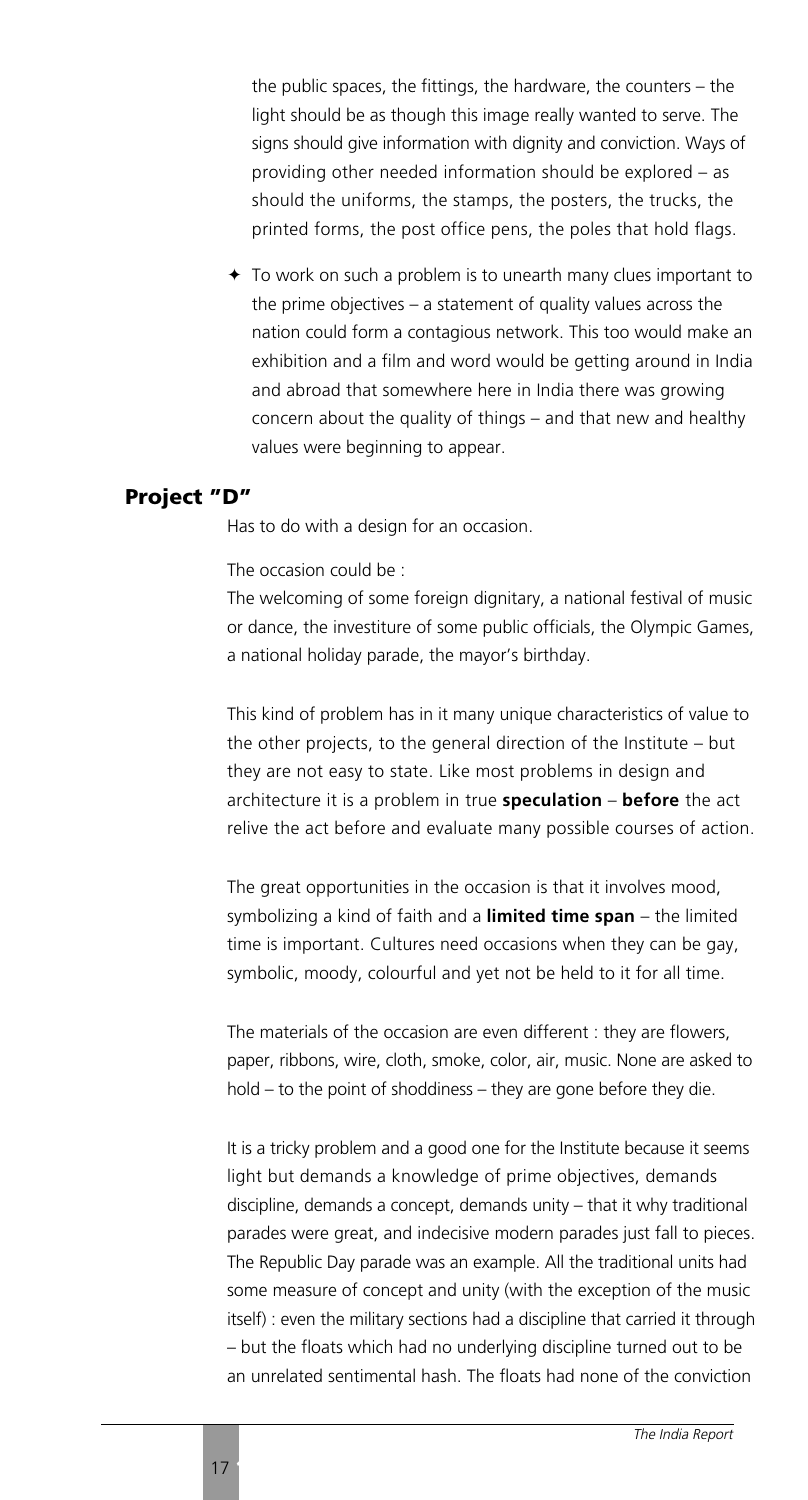or gaiety of their religious counterparts in other parades (Incidentally, if an elephant is decorated at all on such an occasion he should be beautifully decorated).

It would do neither the Institute nor the image of India any harm to treat an occasion.

## 4 Aspects of Service

The broadest service would in fact go to the people of India – through the Exhibition, Films and Literature – and through the fact that there was a group concerned solely with quality and performances of the things they, the people, used every day.

**Service to Industry** would get more detailed material and would also provide a method by which industry could come to the institute with problems. The institute would not provide a "design" service but would help analyse an approach to industry's problem and familiarise them with just what was happening within the Institute. Such an exchange of questions could be of mutual advantage. Some graduate trainees who stay with the Institute and become part of the service wing could visit areas where direction in attitude was needed.

Undoubtedly prototypes developed in the Institute would find their way into production, but the greatest help would seem to be in triggering similar attitudes and disciplines in industry itself.

#### **Service to Government**

We feel that it is very important that the Institute invite other branches of Government to avail themselves of the service. It is important to have at government levels **some** intercourse in the areas of quality, discipline and image.

The nature of the request for service could take many forms :

- ✦ The integration of the design of letterheads, printed material, bulletins – the graphics.
- ✦ The study of the approach to a problem of equipment for officers.
- ✦ The planning of an exhibition representing some aspects of Indian activity – for local circulation or foreign circulation.
- ✦ The planning of details of treating an occasion.
- ✦ The design of an international document.
- ✦ The selection of a present for a foreign head of state.
- ✦ The opportunity to just talk over the problems of national image and of values.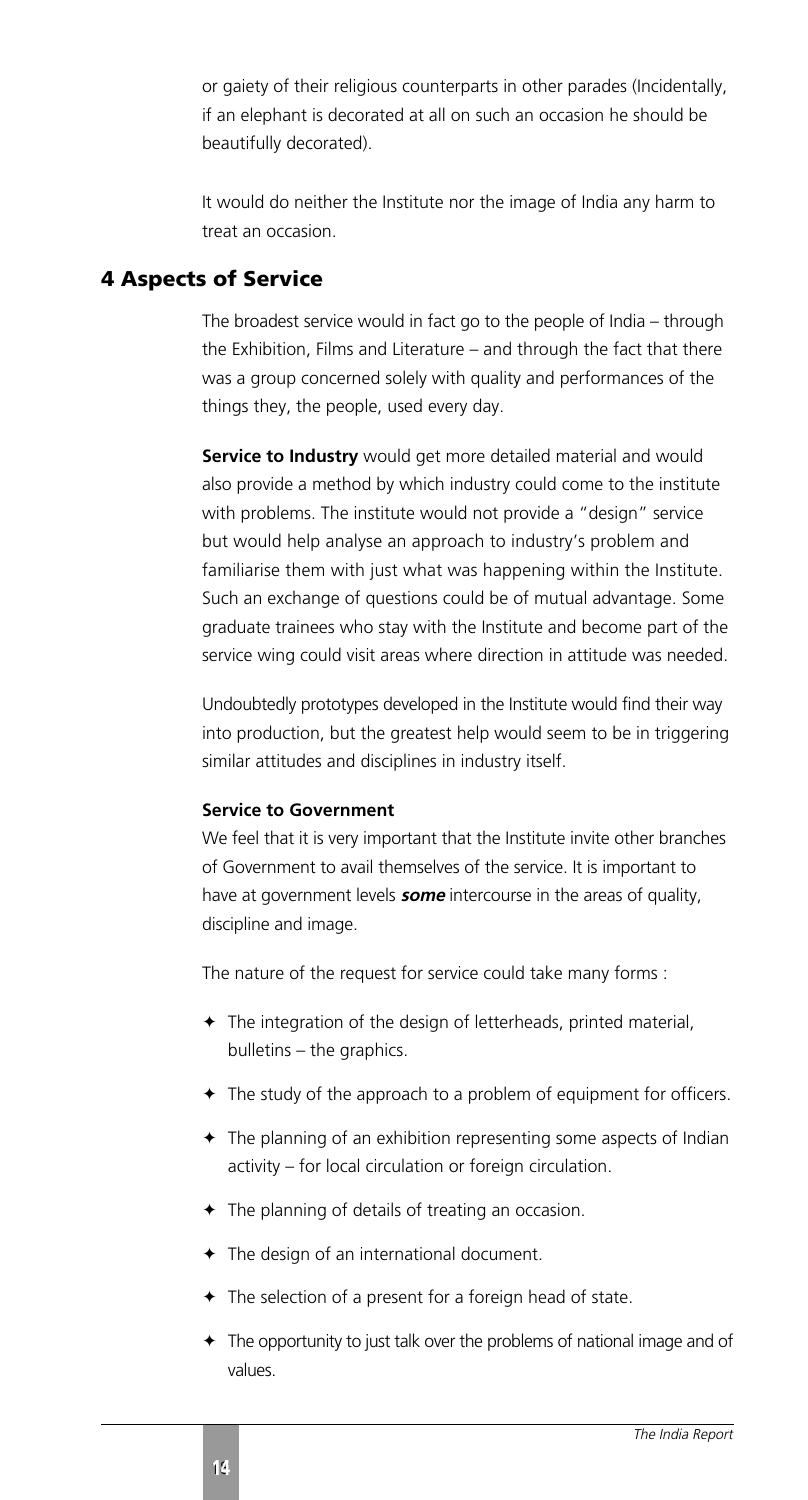This would be a "design and research" service, but the restrictive aspects would be this – the outside agency or department would have to bear the expenses of the work **and** the institute would have the right to final decision on the solution. These restrictions would keep the institute from being overrun by service requests – for a while, that is – until just after the first projects are made public.

## 5 The Physical Plant

The real introduction of the Board of Governors to each other and to the faculty and the introduction of the faculty to each other and the first students to life, will come during the analysis and planning of the buildings to house the Institute.

One has the feeling that such an institute should either be housed in Fatehpur Sikri or else the most unmonumental, anonymous, pleasant, unpretentious, workable, unshoddy, national buildings possible.

They should face the problems of climatic comfort, **both** with airconditioning and without.

Students and some faculty should live within the complex because much of the development of ideas and individuals would be on a round-the-clock basis – including food, music, conversation, special films and programmes and work.



15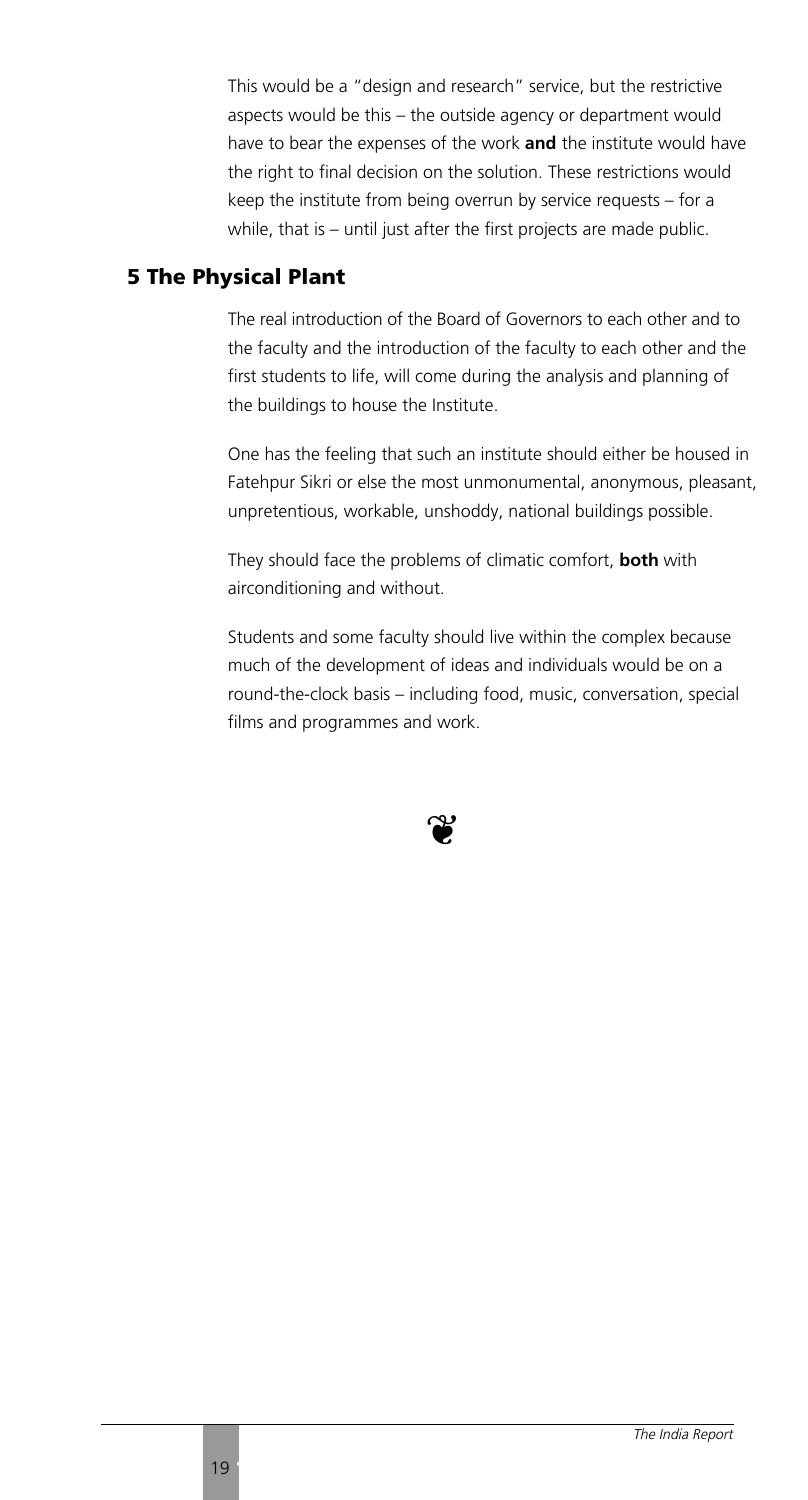## Extract from Tribute to Charles Eames

Pupul Jayakar

#### . . . Unique Document

Out of the visit came the Eames report, a document familiar to most students of design in this country, unique in its insight, its demands for quality and the depth and width of its thinking. Commencing the report with the famous phrases of the **Gita:** 'On man's right to work but never to the fruits thereof', the report sees the 'change in India, a change in kind and not a change of degree'. Seeing the complexities of the revolution in communications that had struck India with terrific impact, 'made more violent because of the nature of India's own complex situation, isolation and tradition', the report focuses on India's tradition and a philosophy that is familiar with the meaning of creative destruction and stresses the need to appraise and solve the problems of our times with tremendous service, dignity, and love'. 'The search for form demands an investigation into values and qualities that Indians hold important to a good life', and that 'there be close scrutiny of those elements that make up a standard of living'. The report goes on to urge 'a restudy of environment and skill and to think anew on detailed problems of services and objects. To restate solutions in theory and actual prototype', and 'to explore the existing symbols of India'.

The preliminary report was that of a creative genius and philosopher who had delved deep to discover and pinpoint the crises in the field of form, function, and a way of life. The detailed notes that followed it spelled out the technological hardware necessary to build the workshops that formed the integral structure of the institute and provided facilities for training research and service in the field of design, in its widest sense. The National Institute of Design was born. . . .